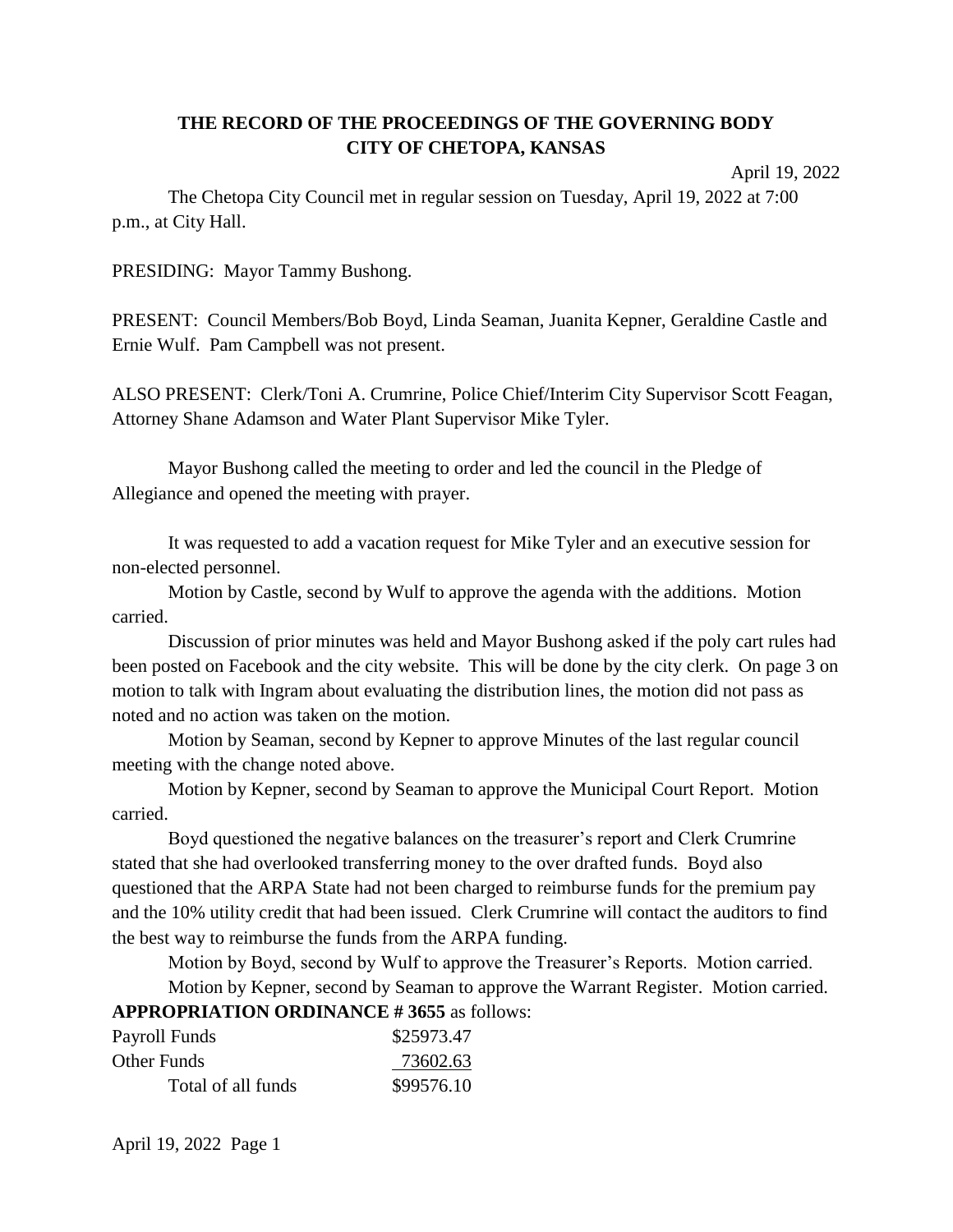#### **MAYOR, COUNCIL, EMPLOYEES & VISITORS**

**Mayor Bushong** asked Police Chief Feagan for the Police Department Report for last month and this month and asked about letters for junk vehicles and mowing. Chief Feagan reported that 10 letters had been sent on junk vehicles and a list is being made for mowing letters to be sent. Bushong asked about selling rock to individuals and it was reported that it has been done in the past with the cost of the rock plus 10% being charged to the purchaser. Bushong had noticed that Conard was hauling millings from the bridge projects and asked if the city had been contacted. This will be checked into. Bushong inquired if Kelly at the Chetopa Veterinary Clinic had been contacted and Clerk Crumrine will follow up on the pricing. Bushong updated the council that Brenda Adler had complained about a limb falling on their roof causing a leak and Amy Carter had complained about ruts. Both complaints were checked out and no action was taken. Bushong asked that Debbie Darnell provide a delinquency report for the council's review.

**Boyd** requested that it be put in the minutes that the annual water reporting stated that Chetopa had no violations in the 2021 report.

**Kepner** asked that the pot hole on Elm Street be fixed when cold lay is purchased.

**Castle** reported that the fence behind the bank is in violation of the ordinance regarding items are to be placed behind a fence and the fence is falling down.

**Wulf** questioned the status of the tree on Oak Street and Feagan asked for the tree pointed out as he wasn't sure which tree. Wulf also discussed weed spraying and Feagan reported that it was on the list. Several ball field and volleyball pit repairs needed at Elmore Park were discussed.

**Castle** informed the council that Phil Harris had someone that would fix the boat ramp in Elmore Park if the city would buy the concrete, they would donate the labor to repair it. It was asked to get more information before a decision is made.

**Mayor Bushong** informed the council that there was insurance on the Veterans Park Memorial and asked if cameras could be installed there due to previous vandalism. Feagan updated the council on the cost of having cameras recording 24/7 and it was further discussed about additional locations for cameras.

Motion by Castle, second by Wulf to purchase more cameras for the memorial and increase the monthly subscription to 24/7 two week cloud recording for all current cameras and others that are purchased. Motion carried.

**Mayor Bushong** read a letter from Elizabeth Burnett regarding dog running loose and Chief Feagan reported that the dog owner was cited for dog at large as the dog was seen by the police.

**Clerk Crumrine** had given the council information regarding Communities Facilities Projects Assistance that Midwest Assistance Program (MAP) could help with the application process. This will be reviewed by the council on possible projects. Mike Tyler requested two days' vacation in May.

Motion by Wulf, second by Boyd to approve vacation request. Motion carried.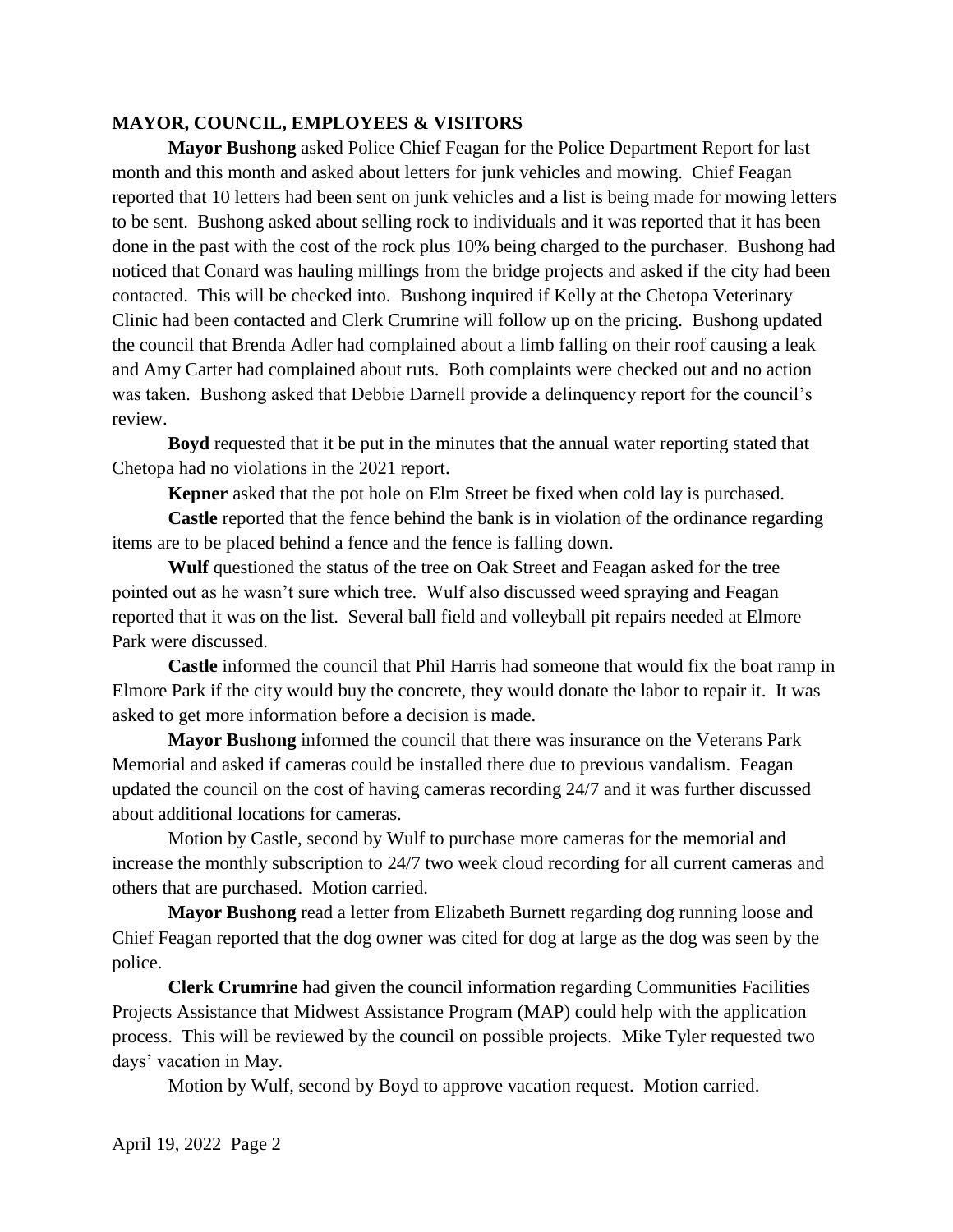**Attorney Adamson** updated the council on the water main letter sent to CCI Engineering and informed the council that in regards to the filing in district court on unpaid special assessments, the year starts when the county levies the assessment to the individuals property taxes.

**Police Chief/Interim City Supervisor Feagan** reported that Officer Bass will be back working Monday, April  $11<sup>th</sup>$  and that he would be due getting a \$.50 per hour raise, due to being certified by the academy.

Motion by Castle, second by Wulf to give Office Bass a \$.50 per hour raise retro to his first shift worked on April 11, 2022. Motion carried.

**Police Chief/Interim City Supervisor Feagan** informed the council that Officer Rakestraw had 28 hours of unused vacation that he has to either use or lose by May 10, 2022 and asked that Rakestraw be paid for the unused vacation in lieu of taking it.

Motion by Wulf, second by Seaman to pay Rakestraw of the 28 hours of vacation in lieu of taking it. Motion carried.

**Police Chief/Interim City Supervisor Feagan** reported that he will be out of town this weekend. The trash truck had four tires that needed replaced at \$1460, updated council on a 38HP tractor front loader, brush hog, box blade would cost \$29,700, waiting on quote from Bartlett Co-op on two tires for the front loader, an O-ring had been ordered for the grader tire and discussed the grinding of stumps. A stump grinder could be rented from Grand Rental for \$100 per day to grind tree stumps that had been recently cut and had contacted Dewey Brown, who stated he would grind the five stumps for \$250,

Motion by Wulf, second by Castle to hire Dewey Brown to remove the five stumps. Motion carried.

**Police Chief/Interim City Supervisor Feagan** discussed the roll off cost for the spring cleanup as it was asked if concrete could be picked up. Clerk Crumrine will check on cost as she was quoted \$415 with no other charges with no limitation on weight. Feagan also reported that mowing had started and the mower had been fixed and is working great.

**Water Plant Supervisor Tyler** asked the status of the doors and floors at the water plant. Discussion followed.

# **OLD BUSINESS FOLLOWUP**

There was no update on the Osage Nation PA and applications. Crumrine reported that she is working on the ARPA first report due on April  $30<sup>th</sup>$ . The library had submitted the inventory with the minutes and discussion followed.

Motion by Castle, second by Wulf to not cover the library contents under the city insurance as the library is able to get their own policy. Motion carried.

# **FIREWORKS ORDER DISCUSSION**

Clerk Crumrine had been informed by Ryan Darnell that the cost of the fireworks had increased to \$6600 this year and the fire department had approved paying the difference between the city budget of \$4500 and \$6600 out of their funds, if the city didn't approve the additional cost. Clerk Crumrine requested that the city pay at least half of the \$2100 increase as the